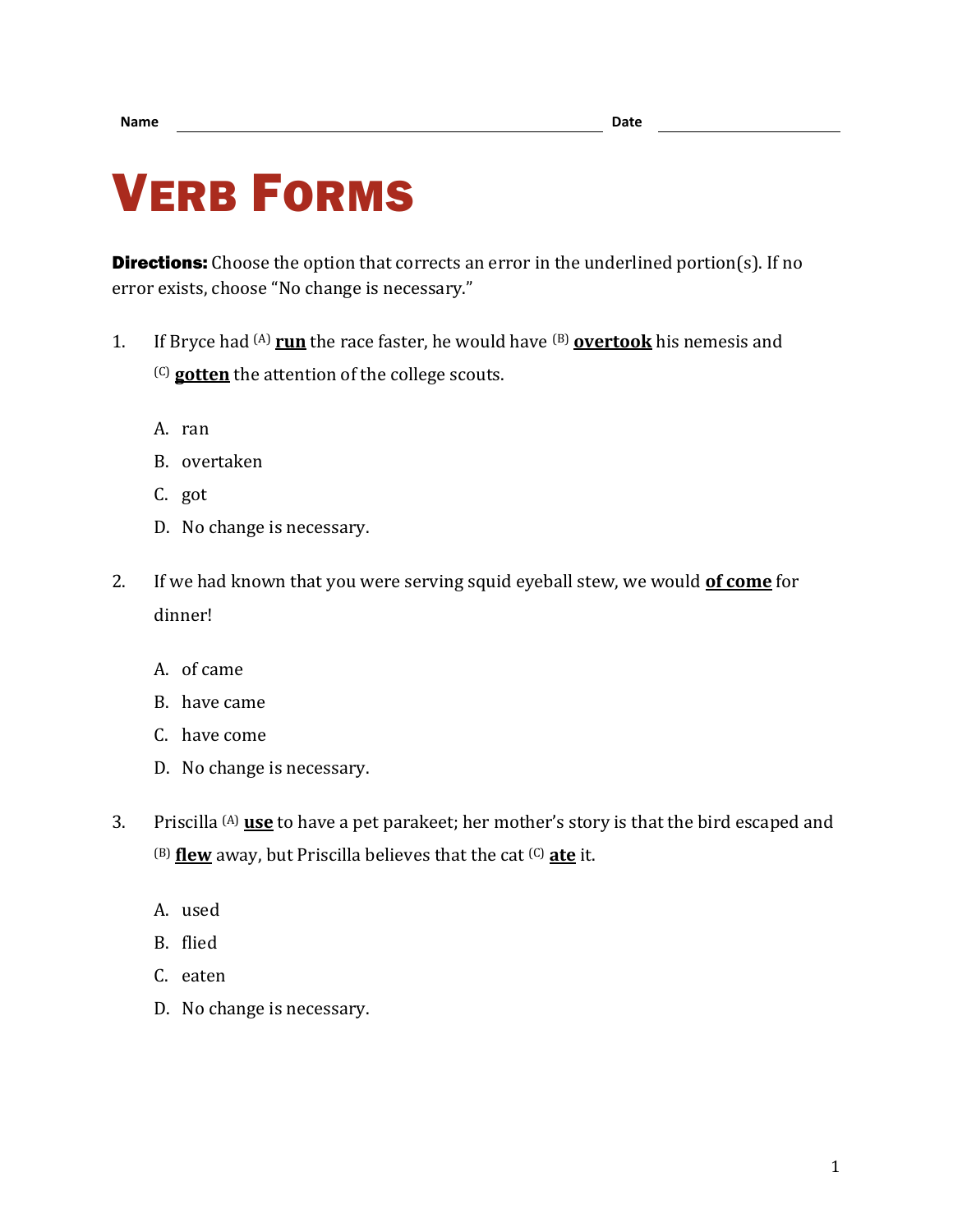- 4. Julissa was soaked during the afternoon thunderstorm because she had **choosed** to walk to school rather than drive.
	- A. chosen
	- B. choosen
	- C. chose
	- D. No change is necessary.
- 5. James (A) **brung** roses and begged forgiveness, but when Rhonda (B) **saw** that her ex still hadn't shaved his ridiculous mustache, she <sup>(C)</sup> shut the door in his face.
	- A. brought
	- B. seen
	- C. shutted
	- D. No change is necessary.
- 6. If Toby had **tooken** Charlene's advice, that bottle of soda wouldn't have exploded all over the front of his new white shirt.
	- A. took
	- B. tooked
	- C. taken
	- D. No change is necessary.
- 7. Cooper (A) **laid** the 10-page paper on Prof. Cook's desk; he had (B) **wrote** the last sentence at 2:50 p.m. and then <sup>(C)</sup> ran across campus to deliver the work by the 3 p.m. deadline.
	- A. layed
	- B. written
	- C. run
	- D. No change is necessary.